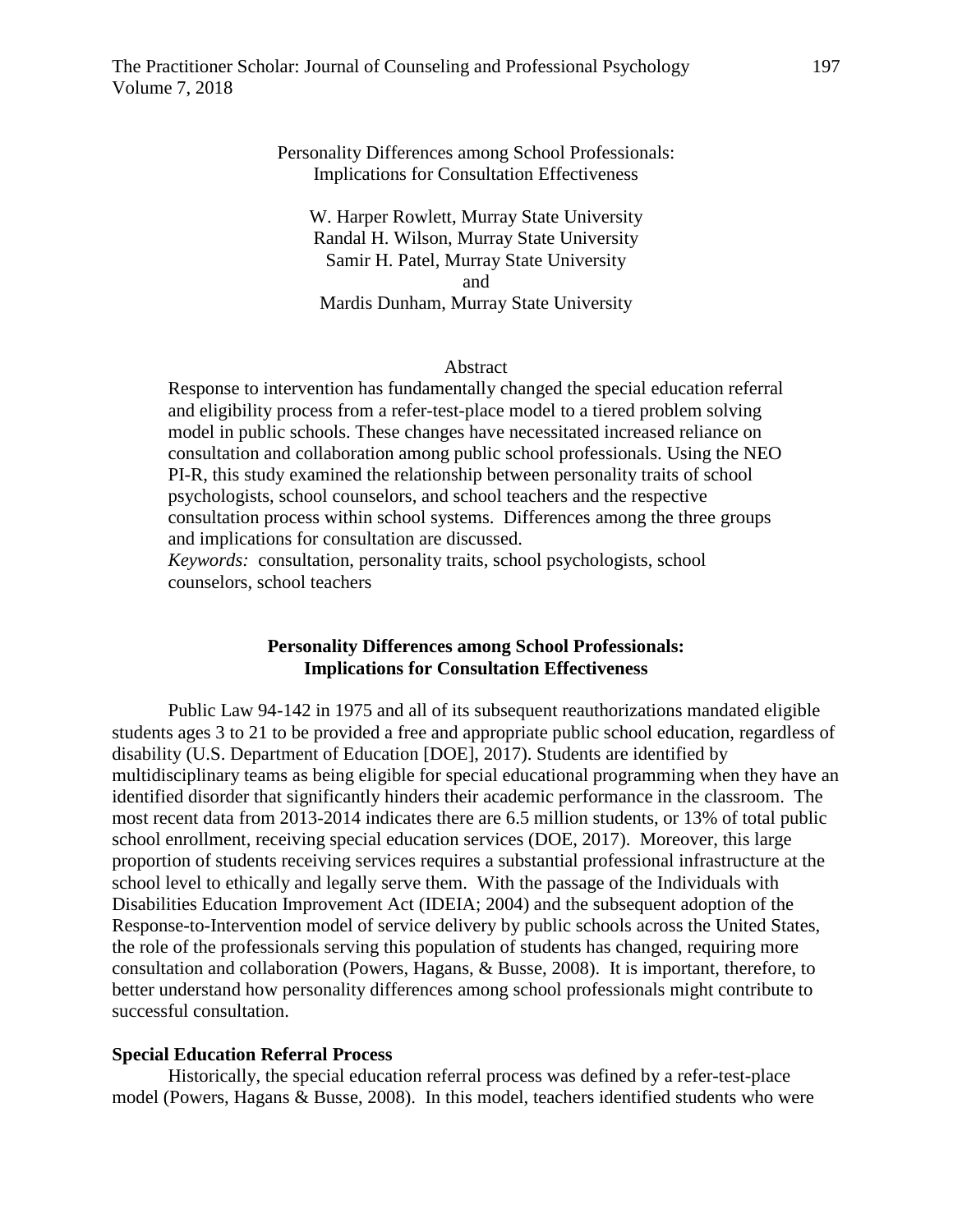struggling to make progress in the classroom and referred them for special education eligibility determination. However, changes in federal law (i.e., No Child Left Behind Act [NCLB] and IDEIA) catalyzed the Response to Intervention (RTI) model, in which students failing to meet district-approved benchmarks were identified and provided academic interventions to improve their academic performance prior to referral for eligibility determination (Cicek, 2012). A student's failure to respond to research-based interventions was used as evidence that the student has a disorder and therefore needs special educational programming.

The general education teacher is typically responsible for collecting progress monitoring data which indicates if the interventions are having an effect on the student's performance. Multidisciplinary teams, consisting of school psychologists (SPs), school counselors (SCs), and general and special education teachers, then consult weekly or bi-weekly to review progress monitoring data and to discuss action plans. In contrast to the refer-test-place model, the RTI model requires more consultation and problem solving by a larger team of school professionals who work in concert to problem solve and to meet the needs of struggling students.

# **Consultation**

Consultation can be defined as an indirect problem solving and decision-making approach that involves the efforts of a consultant and consultee to determine student needs and to develop, implement, and evaluate intervention strategies (Sheridan, Richards, & Smoot, 2000). A consultant is usually the SP, SC, or special educator and their role is to provide expertise in the areas of collecting and analyzing data, developing appropriate intervention plans, and evaluating the outcomes of the interventions (American School Counselors Association, 2014; National Association of School Psychologists, 2014). The consultee is usually the general education teacher. Their role is to deliver the intervention programs that are designed to improve the student's academic or behavioral performance. Consultation is often delivered through the use of a dyad which includes a consultant and consultees (Feldman & Kratochwill, 2003).

Due to federal legislation (e.g., NCLB and IDEIA), indirect school psychological services including school-based consultation have become an increasingly common and necessary practice in many school systems (Bradley-Johnson & Dean, 2000). Under RTI, consultants work with consultees on instructional delivery, classroom management, progress monitoring data collection and interpretation, and data-based decision making based on student performance (Bianco, 2010; Powers et al., 2008). Additionally, intervention plans to ameliorate any identified issues are developed during the consultation process (Feldman & Kratochwill, 2003).

According to Erchul (2003), educational and psychological consultation includes problem solving through interpersonal relationships that grow through occasional face-to-face contacts between consultant and consultee. The term "interpersonal" is important in this context because any interaction between a SP, SC, teacher, or parent in order to facilitate positive outcomes is an interpersonal process (McGivern, Ray-Subramanian, & Auster, 2010). Naturally, social and interpersonal skills are an important aspect of consultation. Kratochwill (2010), for example, explained that the interpersonal relationship between the consultant and consultee is assumed to be a key aspect in the use and effectiveness of consultation. As such, the consultant's social skills and overall psychosocial adjustment are paramount. In particular, personality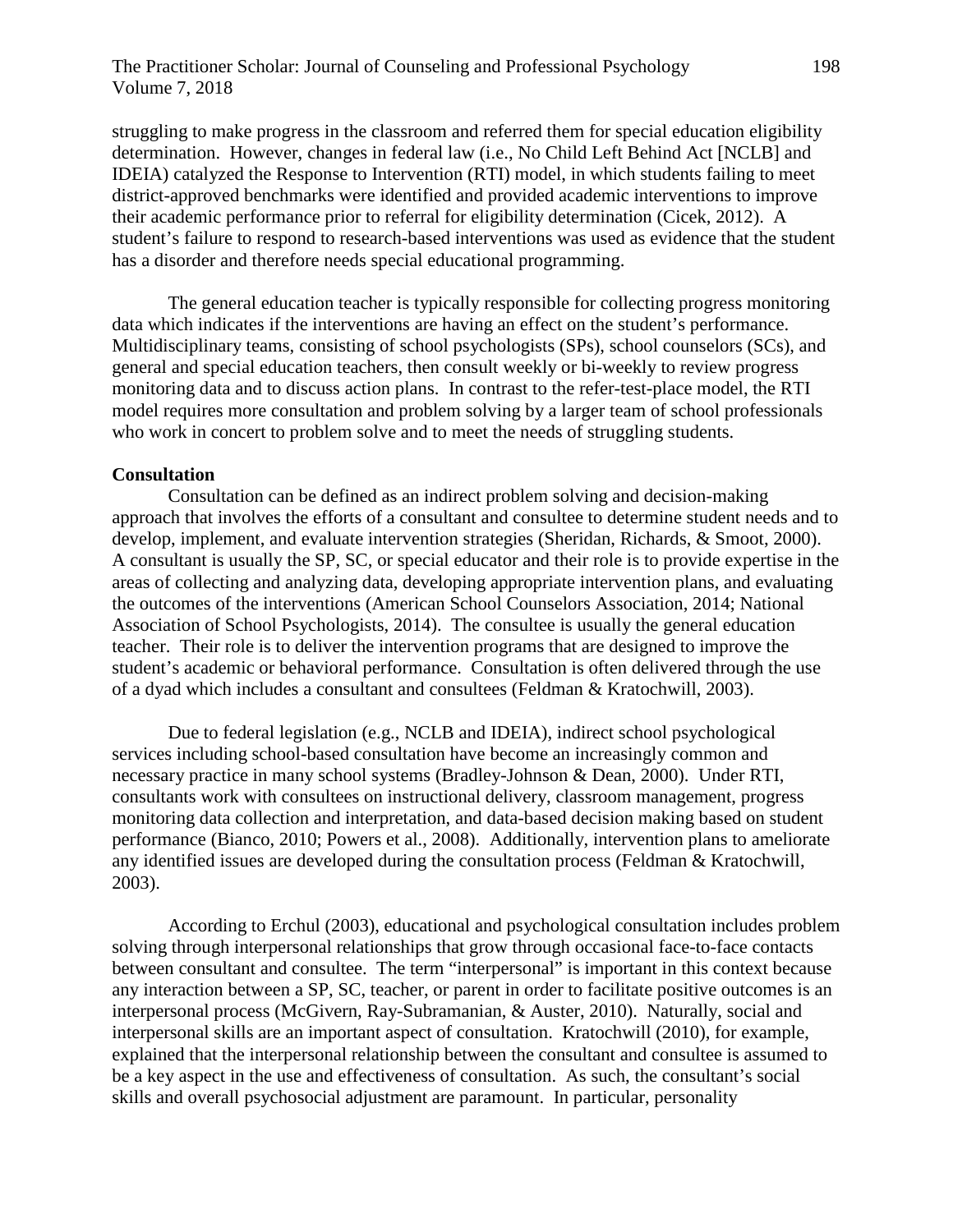characteristics such as acceptance, openness, nondefensiveness, and flexibility positively affect the relationship between consultant and consultee (Kratochwill, 2010).

**Characteristics of a successful consultation.** McGivern et al. (2010) noted that personal attributes (i.e., qualities and personality characteristics intrinsic to an individual) can influence relationships among SPs, SCs, teachers, and parents. For instance, warmth, genuineness, and trustworthiness are important personal attributes SPs and SCs should possess in order to increase the likelihood of obtaining a positive consultative relationship (McGivern et al., 2010). They also noted that empathy, positive regard, self-disclosure, and feedback were pivotal.

Research has also identified teacher resistance as an influence in consultation breakdown. Teacher resistance increases when the consultee finds the consultation too punishing or if the intervention is inadequately reinforced or if there is a perception that the cost of accessing consultation outweighs the benefits of utilizing it (Gonzalez, Nelson, Gutkin, & Shwery, 2004). This resistance, or opposition, can manifest through the appearance of hostility or withdrawal. Furthermore, the consultee might do the opposite of what is intended, withdraw from participation in the consultation, or drop out completely (McGivern et al., 2010). Gonzalez et al. (2004) posited that potential factors influencing teacher resistance include (a) time demands of consultation, and (b) perception that needing help is an admission of failure or professional incompetence. Additional factors include anxiety, discomfort over interpersonal processes, perceptions of losing control of the problem, and fears associated with confidentiality. However, it should be noted that compared to experienced teachers, new teachers are more likely to recognize their developmental needs and more likely to initiate consultation (Gutkin & Bossard, 1984; Jensen, Sandoval-Hernández, Knoll, & Gonzalez, 2012; Martines, 2008; Stenger, Tollefson, & Fine, 1992).

Beutler, Moleiro, and Talebi (2002) provided four examples of client/consultee based problems that may lead to the breakdown of consultation: (a) absence from sessions, (b) lack of active participation in sessions, (c) anger and resentment toward the consultant, and (d) failure to follow through with homework/assignments. The authors also offered several strategies to remediate the problems including examining expectations and preferences, using empathy to convey understanding, examining the consultee's coping style, expressing positive regard while avoiding blame and rejection, and reexamining barriers. Many of these problems can be avoided with adequate training, social skills, and personality traits.

### **Personality Traits**

Changes in federal law, with the increased emphasis on tiered interventions, has led to an increased demand for school-based consultation (Powers et al., 2008). Thus, it is important to understand those factors that influence the consultative process. One such factor is the role of personality. While research (Kratochwill, 2010; McGivern et al., 2010) shows that interpersonal factors influence the consultation process, little research has been conducted examining specific personality traits of SPs, SCs, and school teachers and how their personality traits could influence consultation. Research is also limited with respect to understanding the role of personality in the school system, especially in consultation.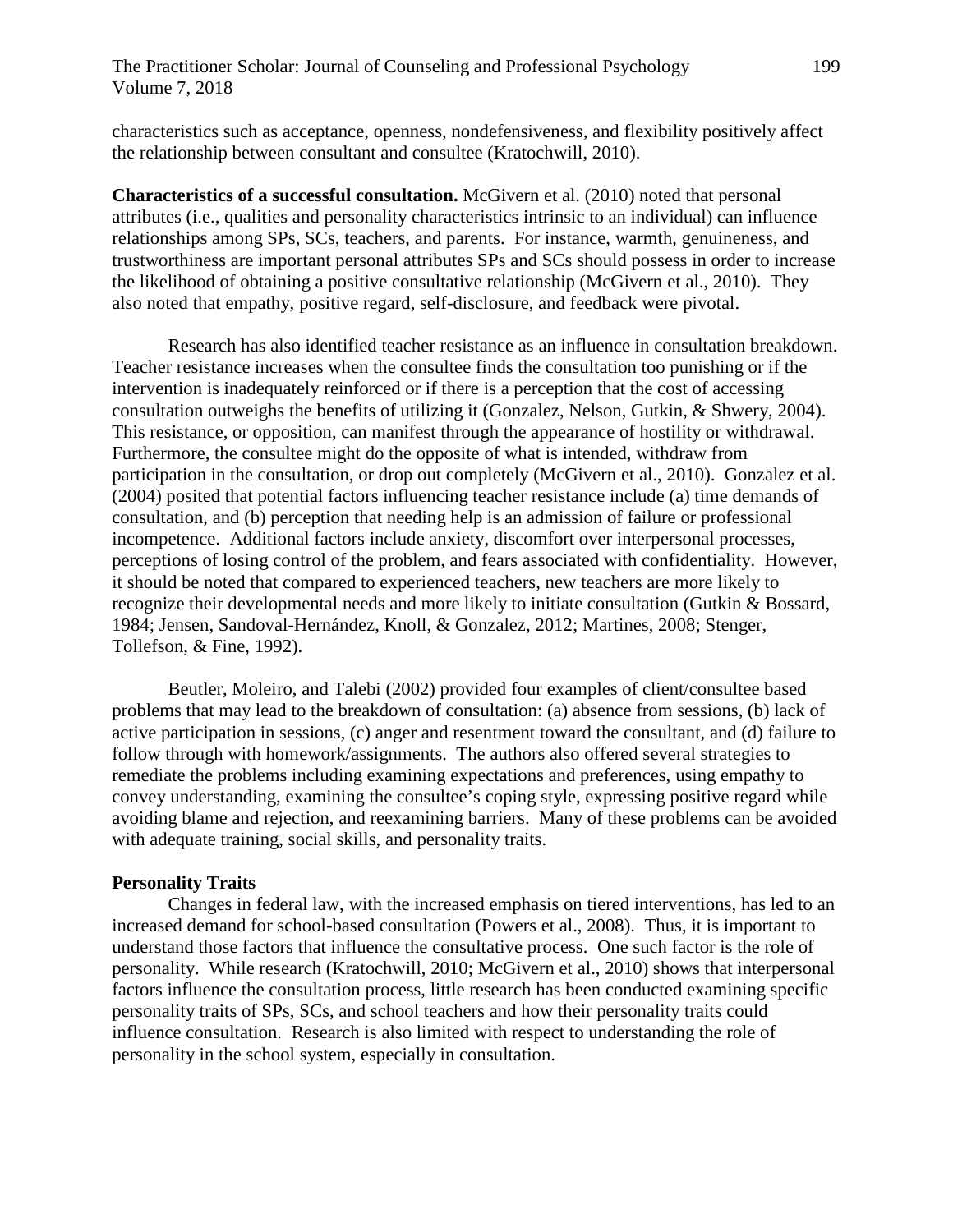Due to changes in federal law, SPs, SCs, and teachers work together differently and more frequently throughout the special education process, especially in a consultative role. However, there has been little research conducted that examines the personality characteristics that SPs, SCs, and teachers possess. Moreover, there is no research that assesses the interaction of personality characteristics between these three groups to draw implications as it relates to the consultation process.

# **Method**

#### **Participants**

Participants for this study included 127 adults divided into three groups. With new teachers being more inclined to initiate the consultation process (Gutkin & Bossard, 1984; Jensen et al., 2012; Martines, 2008; Stenger et al., 1992), it was of interest to assess individuals who were entering the teaching profession. Data from the teacher group (*n*=72) was obtained from a pre-existing data set of regional teachers-in-training who were engaged in student teaching and in their final semesters of their program. This data set was generated the same year in which the current study was conducted. The SC group  $(n=35)$  and the SP group  $(n=20)$ , however, were certified practitioners who were contacted via email solicitation. Those who agreed to participate in the study provided consent via SurveyMonkey, and were then mailed the research materials, including a self-addressed, prepaid postage envelope in which to return the completed assessment.

The SCs had master's degrees while the SPs had specialist level training (master's degree plus 40 graduate hours). The participants in the current study were predominantly female ( $N =$ 101; 79.5%). The age range for: (a) the teacher group was 21 to 46 years with a mean age of 25.8 (*SD* = 5.9); (b) the SC group was 23 to 67 years with a mean age of 37.4 (*SD* = 13.3); and (c) the SP group was 27 to 64 years with a mean age of  $40.4$  (*SD* = 10.6). No personally identifying information was archived. All methodological procedures were approved by the Institutional Review Board at the authors' university.

#### **Instrumentation**

The NEO Personality Inventory Revised (NEO PI-R) (Costa & McCrae, 1992) was used to measure the personality traits of the participants. The NEO PI-R is a comprehensive assessment of normal adult personality dimensions consisting of 240 items. The examinee answers each of the items using a 5-point Likert scale  $(1 =$  Strongly Disagree,  $2 =$  Disagree,  $3 =$ Neutral,  $4 = \text{Agree}$ ,  $5 = \text{Strongly Agree}$ . The instrument takes 30 to 40 minutes to complete. Raw scores are converted to T-scores using the NEO norm tables. There are separate norms for males and females and for college students and general population adults. The teachers-intraining were compared to the college norms while the SCs and SPs were compared to general adult norms. *T*-scores were categorized from very low to very high based on the following ranges: 35 and below = very low; 36 to 44 = low average; 45 to 55 = average; 56 to 65 = high average, and; 66 and above = very high. If a score is described as high average, the test-taker has more of that trait than others. Conversely, when a test-taker has a very low score, they have less of that trait than others.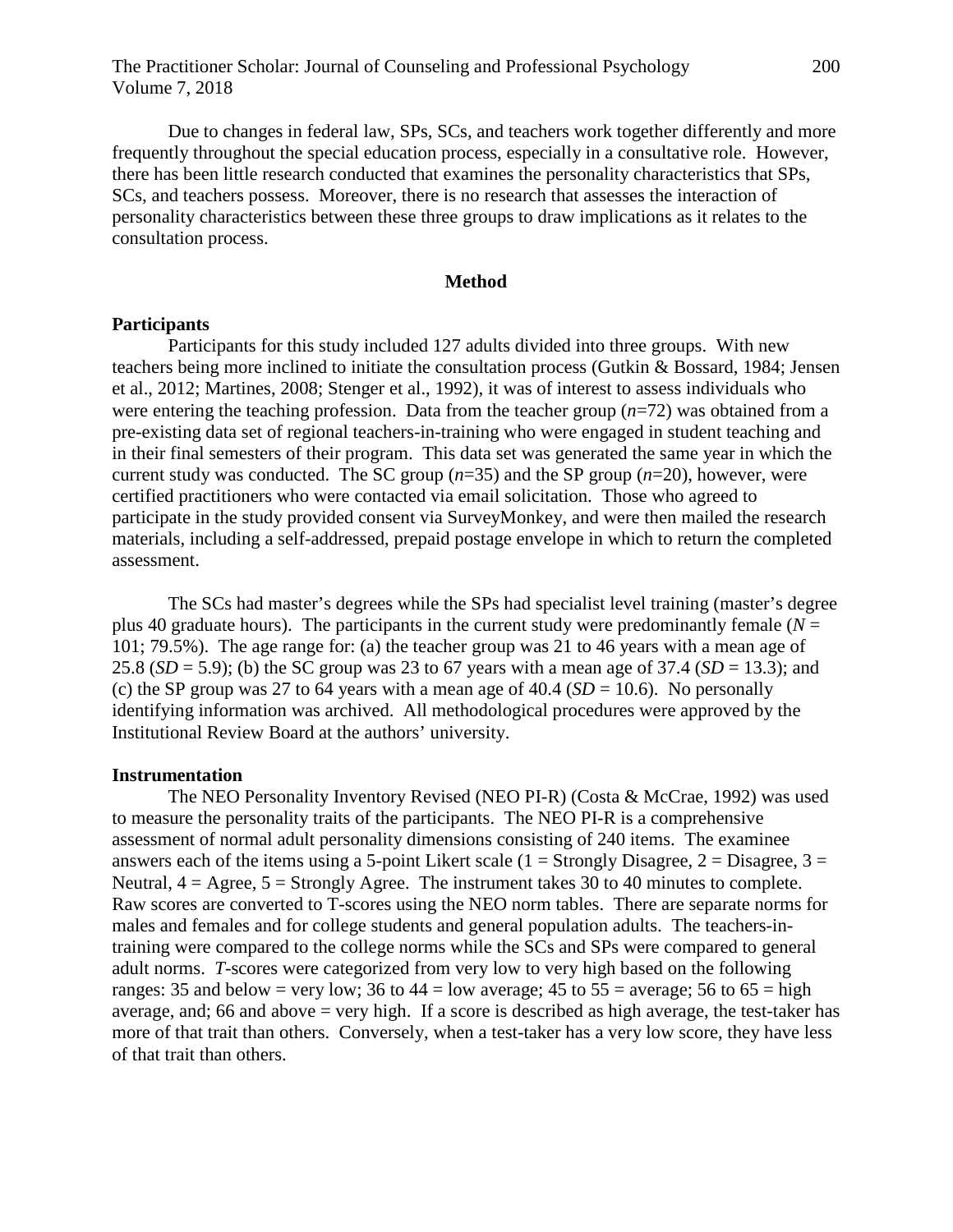# The Practitioner Scholar: Journal of Counseling and Professional Psychology 201 Volume 7, 2018

The NEO PI-R measures the Five Factor Model of Personality (Costa & McCrae, 1992). The Five Factor Model consists of the Neuroticism, Extraversion, Openness, Agreeableness, and Conscientiousness domains. Each domain is further delineated by six facets which measure more specific aspects of the domain. The six facets are combined to generate the overall domain for each of the five factors.

The core of the Neuroticism domain is the general tendency to experience negative effects, such as fear, sadness, embarrassment, anger, guilt, and disgust. Men and women with high scores in this domain tend to have irrational ideas, have less control over their impulses, and cope more poorly with stress than others. Individuals who score lower in this domain tend to be emotionally stable and can be described as calm, even-tempered, and relaxed. The facets of this domain are Anxiety (N1), Angry Hostility (N2), Depression (N3), Self-Consciousness (N4), Impulsiveness (N5), and Vulnerability (N6) (Costa & McCrae, 1992).

The Extraversion domain is comprised of traits, such as social skills, the ability to enjoy people, and a preference for large groups. Those who score high in this domain are assertive, active, talkative, upbeat, energetic, and optimistic. Those who score low in this domain can be described as introverts. Introverts are reserved, independent, and even-paced. The facets of this domain are Warmth (E1), Gregariousness (E2), Assertiveness (E3), Activity (E4), Excitement-Seeking (E5), and Positive Emotions (E6) (Costa & McCrae, 1992).

High scores in the Openness, or Openness to Experience domain identifies individuals who are imaginative, attentive to inner feelings, intellectually curious, and independent of judgment. They are often willing to entertain novel ideas and unconventional values. Those who score low in this domain prefer the familiar and often do not share emotional responses. The facets of this domain are Fantasy (O1), Aesthetics (O2), Feelings (O3), Actions (O4), Ideas (O5), and Values (O6) (Costa & McCrae, 1992).

Individuals that score high in Agreeableness are often altruistic, sympathetic to others, and eager to help others. Those who score low in this domain are disagreeable, egocentric, and competitive. The facets of this domain are Trust (A1), Straightforwardness (A2), Altruism (A3), Compliance (A4), Modesty (A5), and Tender-Mindedness (A6) (Costa & McCrae, 1992).

High scores in the Conscientiousness domain identify individuals who are purposeful, strong-willed, and determined. These individuals are often cautious, punctual, and reliable. Low scores are often indicative of individuals that are careless in working towards their goals. The facets of this domain are Competence (C1), Order (C2), Dutifulness (C3), Achievement Striving (C4), Self-Discipline (C5), and Deliberation (C6) (Costa & McCrae, 1992).

The NEO-PI-R has been found to be a reliable and valid assessment of personality across age and culture. Specifically, internal consistency coefficients ranged from 0.86 to 0.95 for both self- and observer versions, which are high (Costa & McRae, 1992). Van den Broeck, Rossi, Dierckx, and De Clercq (2012) found the NEO-PI-R was a valid and reliable personality measure for a sample of individuals aged 18 to 85 years and older.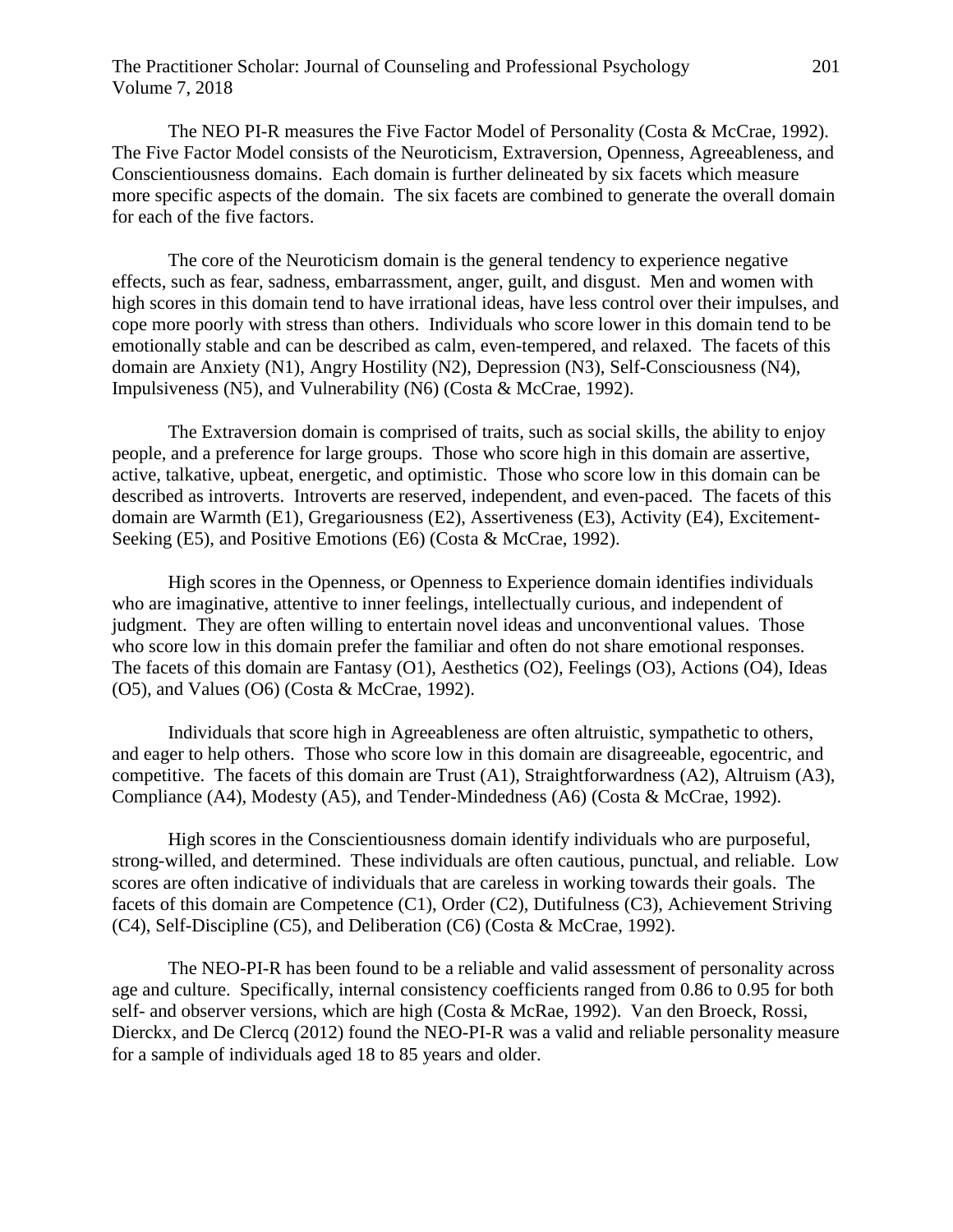## **Hypotheses**

Based upon past research, it was hypothesized that SPs would score higher than the general population overall on the Extraversion domain. Next, it was hypothesized that teachersin-training would score high on the Openness to Experience domain as they are often responsible for implementing interventions. Lastly, it was hypothesized that school teachers, SCs, and SPs would, as a group, score high on the Agreeableness domain because good consultants often possess traits, such as warmth and genuineness.

## **Analyses**

First, using ANOVA, differences among the three groups on each of the five NEO-PI-R domains were determined, followed by post-hoc comparisons using Scheffe tests. Next, facet score differences were calculated with ANOVA and post-hoc Scheffe tests.

### **Results**

Following a non-significant Levene's tests, which indicated no violations regarding homogeneity of variance, an ANOVA revealed statistically significant differences among the three groups on the Neuroticism,  $F(2, 124) = 17.61$ ,  $p < .05$ , and Agreeableness,  $F(2, 124) =$ 5.82,  $p < .05$ , domains. Specifically, SCs ( $M = 56.71$ ;  $SD = 10.4$ ), and SPs ( $M = 52.65$ ;  $SD =$ 9.5) scored significantly higher than teachers-in-training ( $M = 44.83$ ;  $SD = 10.1$ ) on the Neuroticism domain. See Table 1. Although the mean score for the SPs on the Neuroticism domain was still within the average range (i.e., 45-55), the mean score for the SCs was in the high average range (i.e., 56-65). With regards to the Agreeableness domain, teachers-in-training  $(M = 55.28; SD = 9.9)$  scored significantly higher in this domain than SCs ( $M = 50.49; SD =$ 10.9) and SPs ( $M = 47.00$ ;  $SD = 12.1$ ). No statistically significant differences were found among the groups for the Extraversion,  $F(2, 124) = 1.29$ ,  $p > .05$ , Openness,  $F(2, 124) = 0.13$ ,  $p > .05$ , and Conscientiousness,  $F(2, 124) = 1.38$ ,  $p > .05$ , domains.

| Domain        | Teachers           | Counselors | <b>School Psychs</b> | $\,F$ | p        |
|---------------|--------------------|------------|----------------------|-------|----------|
| N             | $44.83^{a,b}$      | 56.71      | 52.65                | 17.61 | $.000**$ |
|               | (10.1)             | (10.4)     | (9.5)                |       |          |
| E             | 48.78              | 52.37      | 49.10                | 1.29  | .278     |
|               | (9.6)              | (13.7)     | (10.9)               |       |          |
| $\Omega$      | 46.68              | 47.34      | 445.95               | 0.13  | .878     |
|               | (8.5)              | (11.58)    | (11.3)               |       |          |
| $\mathbf{A}$  | 55.28 <sup>a</sup> | 50.49      | 47.00 <sup>a</sup>   | 5.82  | $.044*$  |
|               | (9.9)              | (10.9)     | (12.1)               |       |          |
| $\mathcal{C}$ | 53.51              | 51.11      | 50.10                | 1.38  | .254     |
|               | (9.3)              | (10.5)     | (8.4)                |       |          |

| Table 1 |                                           |  |  |
|---------|-------------------------------------------|--|--|
|         | <b>ANOVA Results for the Five Domains</b> |  |  |

Total  $N = 127$ ; Teachers  $n = 72$ ; School Counselors  $n = 35$ ; School Psychologists  $n = 20$ \*\*= significant at .01 level or less; \*= significant at .05 level or less. Standard deviations are in parentheses

 $\overline{\phantom{a}}$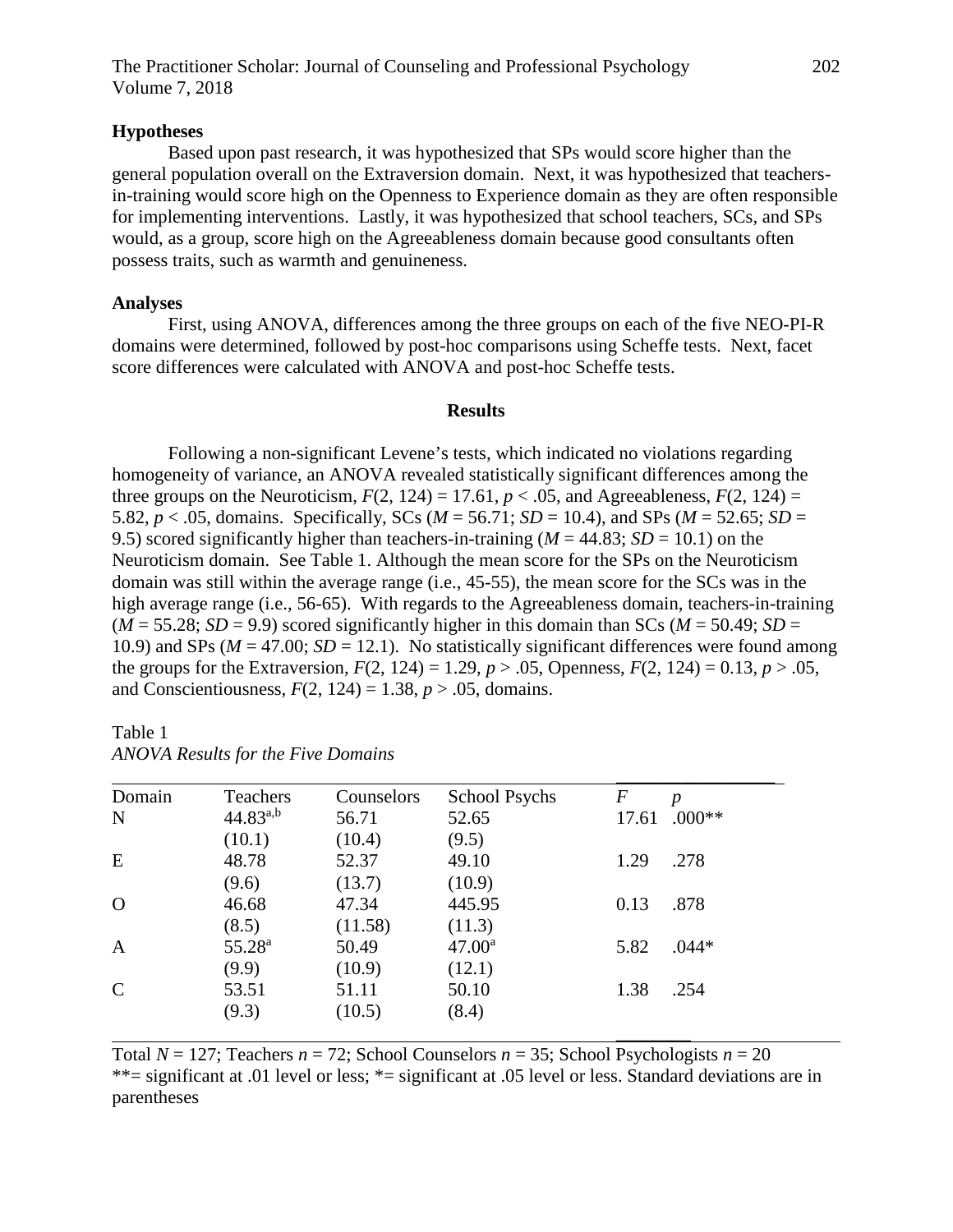Note: Mean scores with same superscripts are significantly different at .01 level using Scheffe post-hoc tests. N = Neuroticism; E = Extraversion; O = Openness; A = Agreeableness; C = **Conscientiousness** 

Following statistically significant post-hoc tests on the Neuroticism and Agreeableness domains, ANOVA tests were used to discover any differences at the facet level for the Neuroticism and Agreeableness domains. As noted earlier, each domain is comprised of six facets which, like the domains scores, are provided in the form of *T*-scores. Significant differences among the three groups at the facet level were followed up with post-hoc Scheffe tests to discover any pair-wise differences. Like the domain comparisons, Levene's tests for homogeneity of variance were insignificant and the .01 level of significance was employed.

Under the Neuroticism domain, statistically significant differences were found among the three groups on five of the six facets (e.g., Anxiety,  $F(2, 124) = 9.27$ ,  $p < .01$ ; Angry/Hostility,  $F(2, 124) = 12.43, p < .01$ ; Depression,  $F(2, 124) = 15.72, p < .01$ ; Impulsiveness,  $F(2, 124) =$ 5.86,  $p < .01$ ; and Vulnerability,  $F(2, 124) = 18.18$ ,  $p < .01$ ). The .01 level of significance was employed for the facet comparisons in order to control for alpha slippage. Results are described in Table 2.

Table 2 *Post-hoc Scheffe Results for the Six Neuroticism Facets*

| Facet       | Teachers           | Counselors      | <b>School Psychs</b> | $\,F$ | $\boldsymbol{p}$ |
|-------------|--------------------|-----------------|----------------------|-------|------------------|
| Anxiety     | 48.81 <sup>a</sup> | $56.63^{\rm a}$ | 53.40                | 9.27  | $.000**$         |
|             | (10.6)             | (9.7)           | (10.1)               |       |                  |
| Ang/Host.   | $44.13^{a,b}$      | $54.11^a$       | $52.3^{b}$           | 12.43 | $.000**$         |
|             | (9.8)              | (9.8)           | (13.9)               |       |                  |
| Depression  | $44.60^{a,b}$      | $55.43^{\circ}$ | $52.75^{\rm b}$      | 15.72 | $.000**$         |
|             | (10.2)             | (9.6)           | (9.9)                |       |                  |
| Self-Consc. | 49.64              | 54.60           | 53.00                | 2.65  | .075             |
|             | (11.1)             | (10.8)          | (10.6)               |       |                  |
| Impulsive   | $45.49^{\rm a}$    | $52.10^a$       | 50.85                | 5.86  | $.008**$         |
|             | (9.3)              | (9.2)           | (9.7)                |       |                  |
| Vulnerab    | $43.11^a$          | $55.46^{\circ}$ | 49.90                | 18.18 | $.000**$         |
|             | (10.3)             | (9.9)           | (9.9)                |       |                  |

Total  $N = 127$ ; Teachers  $n = 72$ ; School Counselors  $n = 35$ ; School Psychologists  $n = 20$ \*\*= significant at .01 level or less; \*= significant at .05 level or less. Standard deviations are in parentheses

Note: Mean scores with same superscripts are significantly different at .01 level using Scheffe post-hoc tests

Under the Agreeableness domain, statistically significant differences were found on three of the six facets: Trust,  $F(2, 124) = 4.70$ ,  $p = .011$ ; Altruism,  $F(2, 124) = 4.83$ ,  $p = .010$ ; and Compliance,  $F(2, 124) = 4.67$ ,  $p = .011$ . These results are provided in Table 3.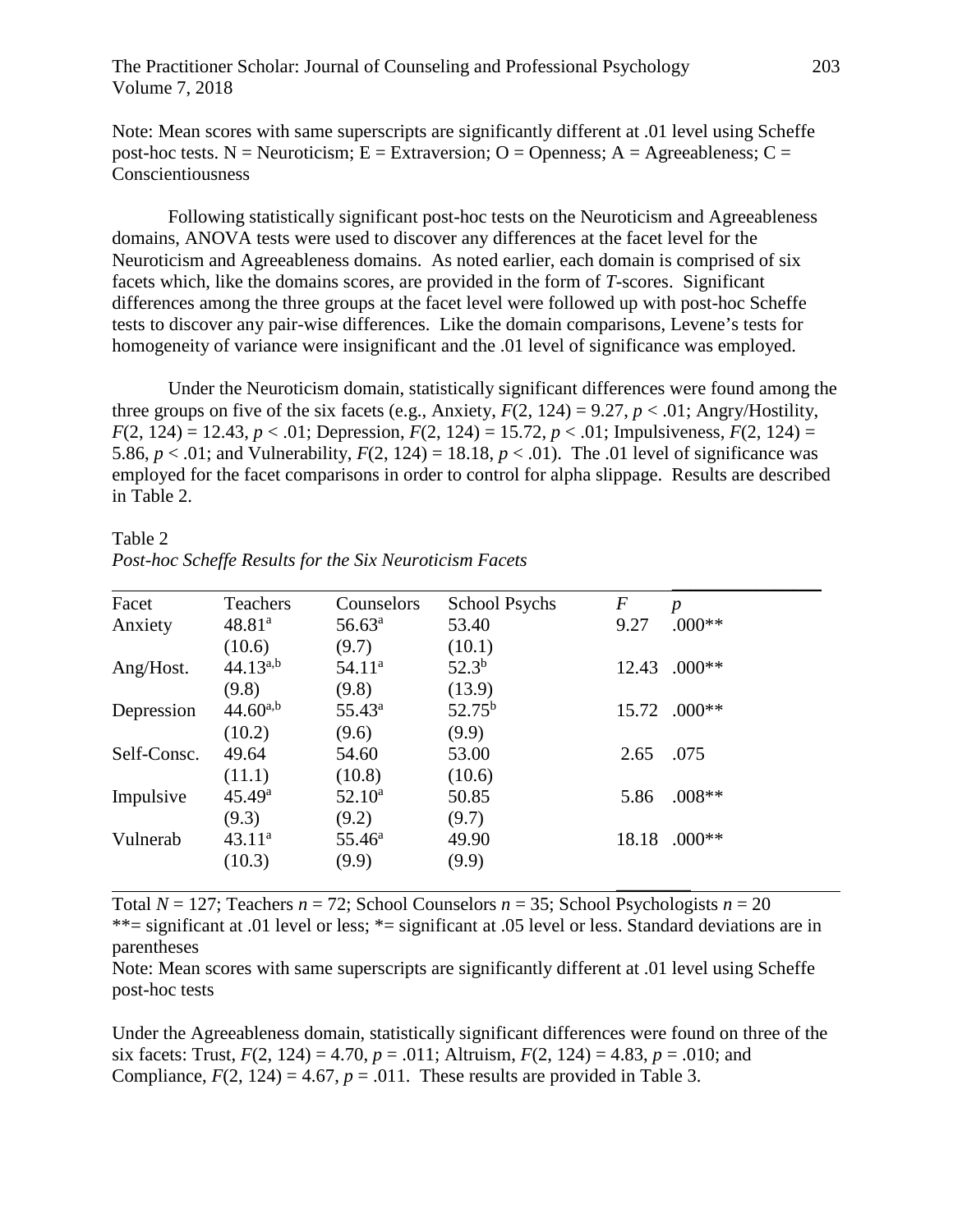| Domain      | <b>Teachers</b> | Counselors | <b>School Psychs</b> | $\boldsymbol{F}$ | $\boldsymbol{p}$ |
|-------------|-----------------|------------|----------------------|------------------|------------------|
| Trust       | $51.85^{\circ}$ | 47.14      | 44.20 <sup>a</sup>   | 4.70             | $.011*$          |
|             | (10.7)          | (11.5)     | (11.5)               |                  |                  |
| Straightfor | 52.89           | 51.00      | 48.10                | 2.22             | .113             |
|             | (9.2)           | (10.3)     | (7.2)                |                  |                  |
| Altruism    | $55.82^{\rm a}$ | 53.10      | $48.15^{\rm a}$      | 4.83             | $.010*$          |
|             | (9.1)           | (11.5)     | (9.8)                |                  |                  |
| Compliance  | $54.72^{\rm a}$ | $49.10^a$  | 48.35                | 4.67             | $.011*$          |
|             | (10.0)          | (11.6)     | (12.2)               |                  |                  |
| Modesty     | 52.70           | 53.57      | 51.10                | .357             | .700             |
|             | (9.9)           | (11.2)     | (10.9)               |                  |                  |
| Tender-Mind | 52.17           | 50.63      | 47.9                 | 1.80             | .170             |
|             | (8.0)           | (9.7)      | (11.2)               |                  |                  |

Table 3 *Post-hoc Scheffe Results for the Six Agreeableness Facets*

Total  $N = 127$ ; Teachers  $n = 72$ ; School Counselors  $n = 35$ ; School Psychologists  $n = 20$ \*\*= significant at .01 level or less; \*= significant at .05 level or less. Standard deviations are in parentheses

Note: Mean scores with same superscripts are significantly different at .01 level using Scheffe post-hoc tests

#### **Discussion**

First, it was hypothesized SPs would score higher in the Extraversion domain than SCs and teachers-in-training as they often facilitate consultation through a leadership role. However, results did not support this hypothesis as there was no statistical difference among the groups. Second, it was hypothesized that teachers-in-training would score higher than SPs and SCs in the Openness to Experience domain. This hypothesis was not supported by the results of this study. Third, it was hypothesized that SPs, SCs, and school teachers would score high in the Agreeableness domain compared to the normative sample provided in the NEO PI-R scoring materials. This hypothesis was not supported by the results of the study; however, results revealed teachers-in-training scored significantly higher than SPs in this domain. This finding is consistent with previous research supporting that new teachers are typically enthusiastic and open-minded (Martines, 2008).

Overall, results revealed SCs and SPs scored higher in the Neuroticism domain which did not support any of the hypotheses. These results indicate SCs and SPs tend to experience more negative effects, such as fear, sadness, embarrassment, guilt, and disgust than teachers-intraining. At the facet level, SCs and SPs scored higher than teachers-in-training in the Anger/Hostility and Depression facets. These results suggest that SCs and SPs tend to be more anxious, irritable, impatient, and mercurial than teachers-in-training, probably due to being in the field for several years.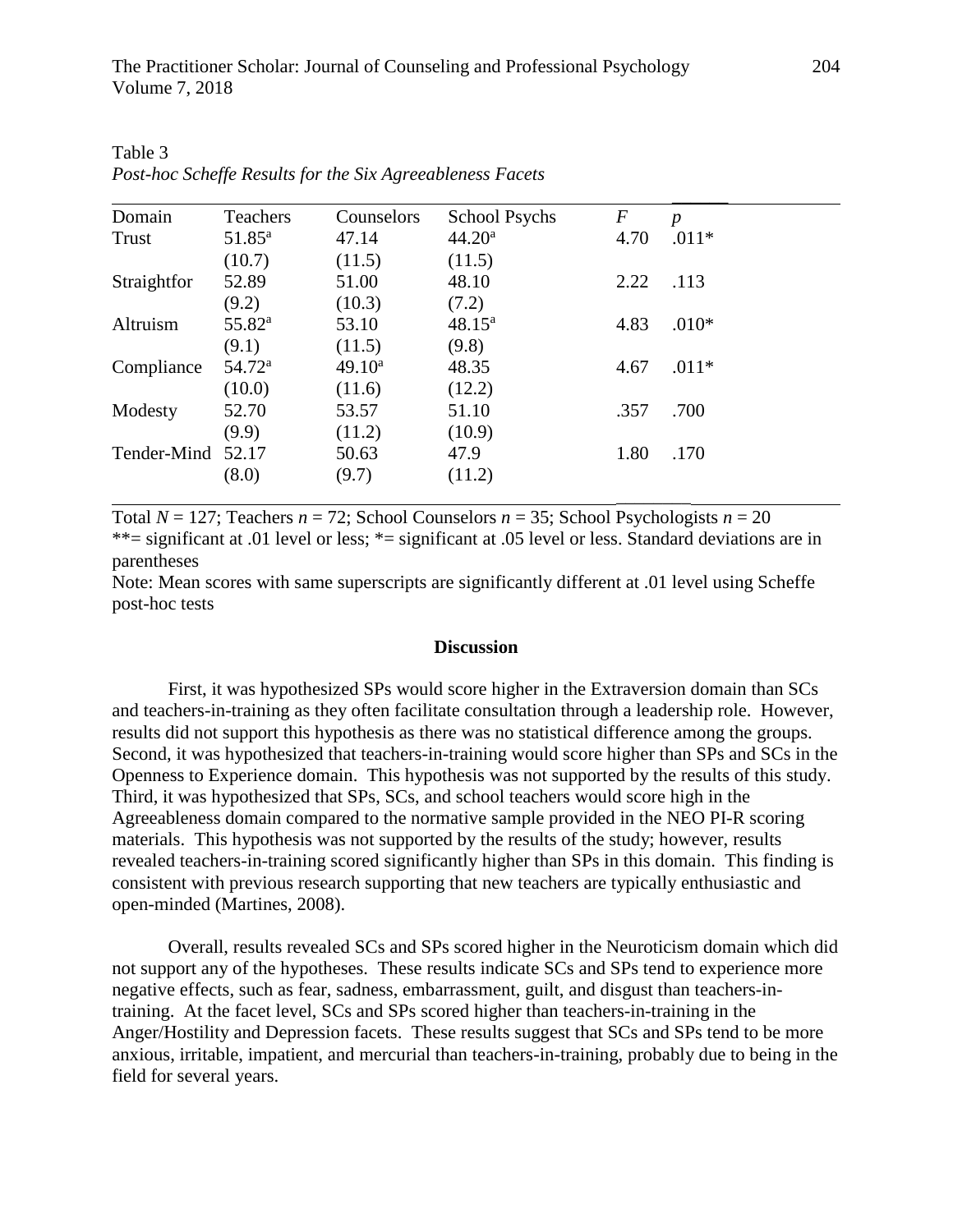# The Practitioner Scholar: Journal of Counseling and Professional Psychology 205 Volume 7, 2018

SCs scored higher on the Impulsiveness and Vulnerability facets than teachers-intraining. Thus, SCs may have more difficulty controlling their urges and may make more irrational decisions than teachers-in-training. This result was surprising as many of these traits are associated with failed consultation and teacher resistance to consultation. Gonzalez and colleagues (2004) found factors such as anxiety, discomfort over interpersonal processes, losing control of the problem, and fears associated with confidentiality are related to teacher consultation resistance.

Results also indicated teachers-in-training scored higher than SPs in the Agreeableness domain. From the findings, it could be posited that teachers-in-training tend to be more altruistic, sympathetic to others, and eager to help others. Specifically, teachers-in-training scored higher than SPs in the Trust and Altruism facets; indicating that, from the sample, teachers-in-training were more trustful, forgiving, warm, generous, patient, and tolerant than SPs. This outcome was unexpected as consultation tends to be more effective if the consultant possesses traits, such as warmth, empathy, and trustworthiness (McGivern et al., 2010).

Teachers-in-training also scored higher than SCs and SPs on the Compliance facet. The Compliance facet is related to the response to interpersonal conflict. Individuals with higher scores in this area defer to others and are less aggressive during interpersonal conflict. These results may be due to the fact that the teachers-in-training are younger and still in school. However, novice teachers who are willing to engage the consultant could help facilitate the consultation process.

# **Implications**

Researchers suggest that verbal and nonverbal communication is paramount in building effective consultative relationships (Kratochwill, 2010; McGiven et al., 2010; Stenger et al., 1992). If the consultant possesses ineffective verbal and/or nonverbal communication skills then consultation will likely be less successful. This study found SCs and SPs may have the tendency to possess personality traits related to unsuccessful consultation although their scores generally remained in the average range. Aspects of the Neuroticism domain have been associated with unsuccessful consultation, and could likely impact the SC and SP's ability to engage in effective verbal and non-verbal communication. Thus, SPs and SCs may exhibit behaviors that make establishing and maintaining consultative relationships with new teachers difficult. For example, SCs and SP are more likely to be irritable and pessimistic than new teachers.

Neurotic personality traits and behaviors have several implications in establishing consultative relationships and for the consultation process. The possibility exists that these behaviors could make SCs and SPs appear impatient which could impact the new teacher's desire to engage in long-term consultation. Additionally, teachers may be less receptive to feedback from SCs and SPs who are perceived as impatient or irritable, effectively damaging rapport, which could likely influence teachers to not implement suggested interventions with fidelity and integrity, and/or have an adverse impact on the consultant and consultee's ability to work effectively as a team.

Despite the potential of a guarded relationship between teachers and SCs/SPs, the authors of this article found that newly trained teachers are more likely to possess personality traits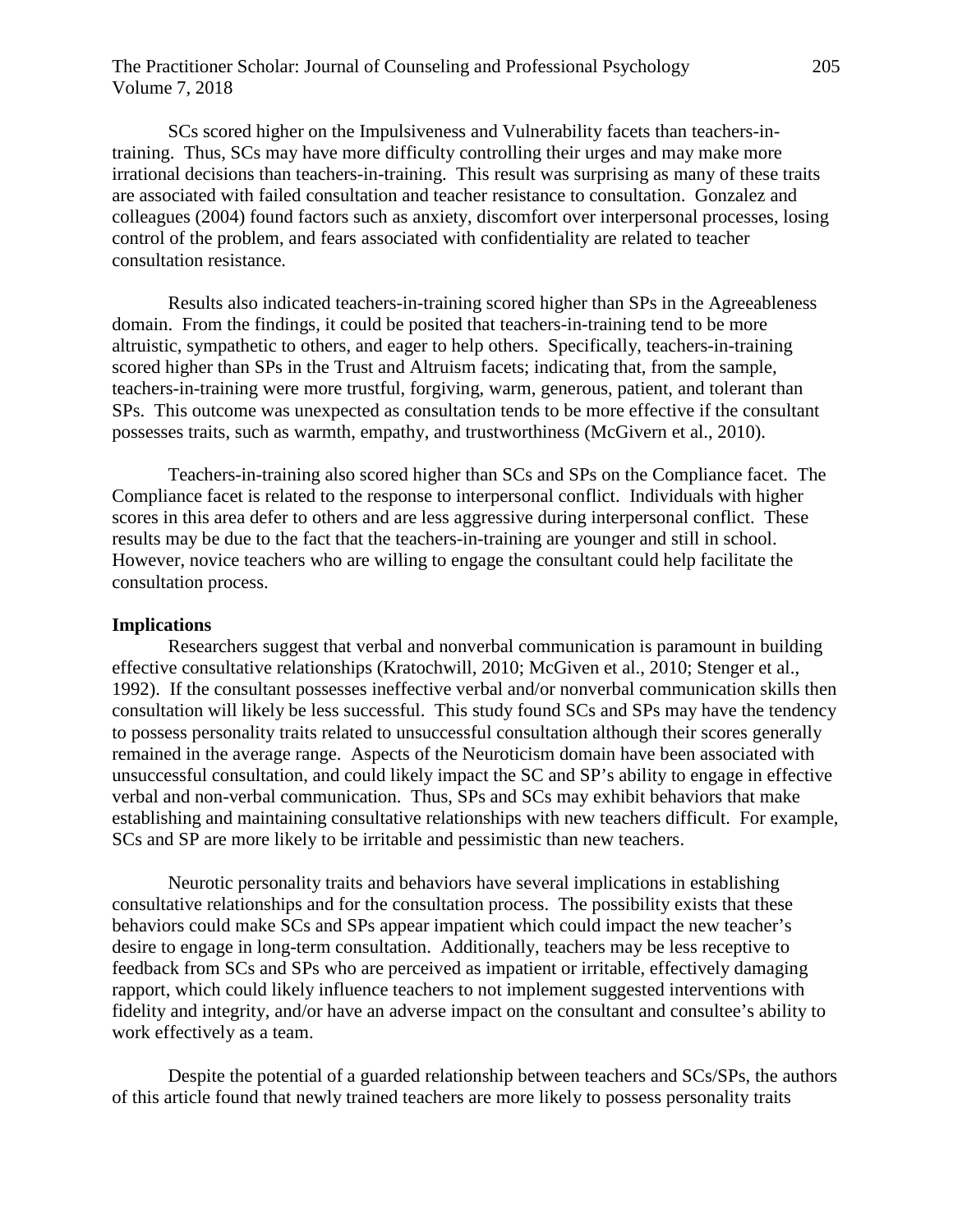# The Practitioner Scholar: Journal of Counseling and Professional Psychology 206 Volume 7, 2018

conducive to successful consultation. For instance, teachers-in-training are more likely than SCs and SPs to be forgiving, trusting, warm, generous, and kind. This supports the notion that teachers entering the profession are more likely to be responsive to suggestions made by SCs and SPs. Thus, SCs and SPs should note that new teachers' tendency to be warm and generous is likely to result in a strong, consultative relationship from the onset; as such, the consultantconsultee relationship should be nurtured so as to promote, teamwork and intervention fidelity.

In terms of developing the skills to establish and foster a consultative alliance, graduate training programs that prepare SPs and SCs should emphasize the importance of interpersonal relationships and the personality traits one must possess to engage in successful consultation. SPs and SCs are expected to possess consultation skills by the end of their graduate training, and considering the results of this study, it would be beneficial for them to understand that teachers may perceive them as being tense, anxious, and irritable. Such knowledge could have a profound impact in strengthening relationship-enhancing dispositions during their formative training.

Additionally, research supports individuals scoring high in the Neuroticism domain are more likely to experience burnout in their profession (Kokkinos, 2007). The current study implies that SCs and SPs possess neurotic personality traits; thus, they may be more likely to experience feelings of burnout and empathy fatigue. New teachers would be able to perceive these traits and therefore avoid consultation. This potential consequence is important because research has shown that new teachers are more likely than experienced teachers to take advantage of consultation (Martines, 2008). If consultants (i.e., SCs and/or SPs) are seasoned, there is a potential that these individuals become more neurotic over time. This implication would be especially significant because scores on the NEO-PI-R tend to stay stable over time (Costa & McCrae, 1992).

### **Limitations**

This study had limitations that could impact the results and limit generalizability. First, the participants were predominantly female (79.5%). As such, the results may not generalize to male practitioners. Secondly, the teachers-in-training participants were still in school (albeit at the very end of their training) while the SC and SP participants were practitioners. Teachers-intraining were also significantly younger on average than SCs and SPs. The findings, therefore, may not apply to experienced teachers.

#### **Future Research**

A future iteration of this study could be conducted with SCs, SPs, and school teachers with similar years of experience in their respective fields. Such a study would help to determine if the difference in personality was directly related to years of experience. There could also be benefit in conducting a longitudinal study with SCs-in-training, SPs-in-training, and teachers-intraining to determine if the respective professions affect personality over time. Another possible study could consider the impact SP and SC personality traits have on burnout. This type of study would be beneficial because neuroticism is related to burnout and these two groups scored significantly higher in neuroticism than teachers-in-training. Lastly, collecting data at the beginning of the academic year may generate different results from data collected at the end of the academic year. Doing so could help determine if neuroticism was a situational factor or a persisting personality trait.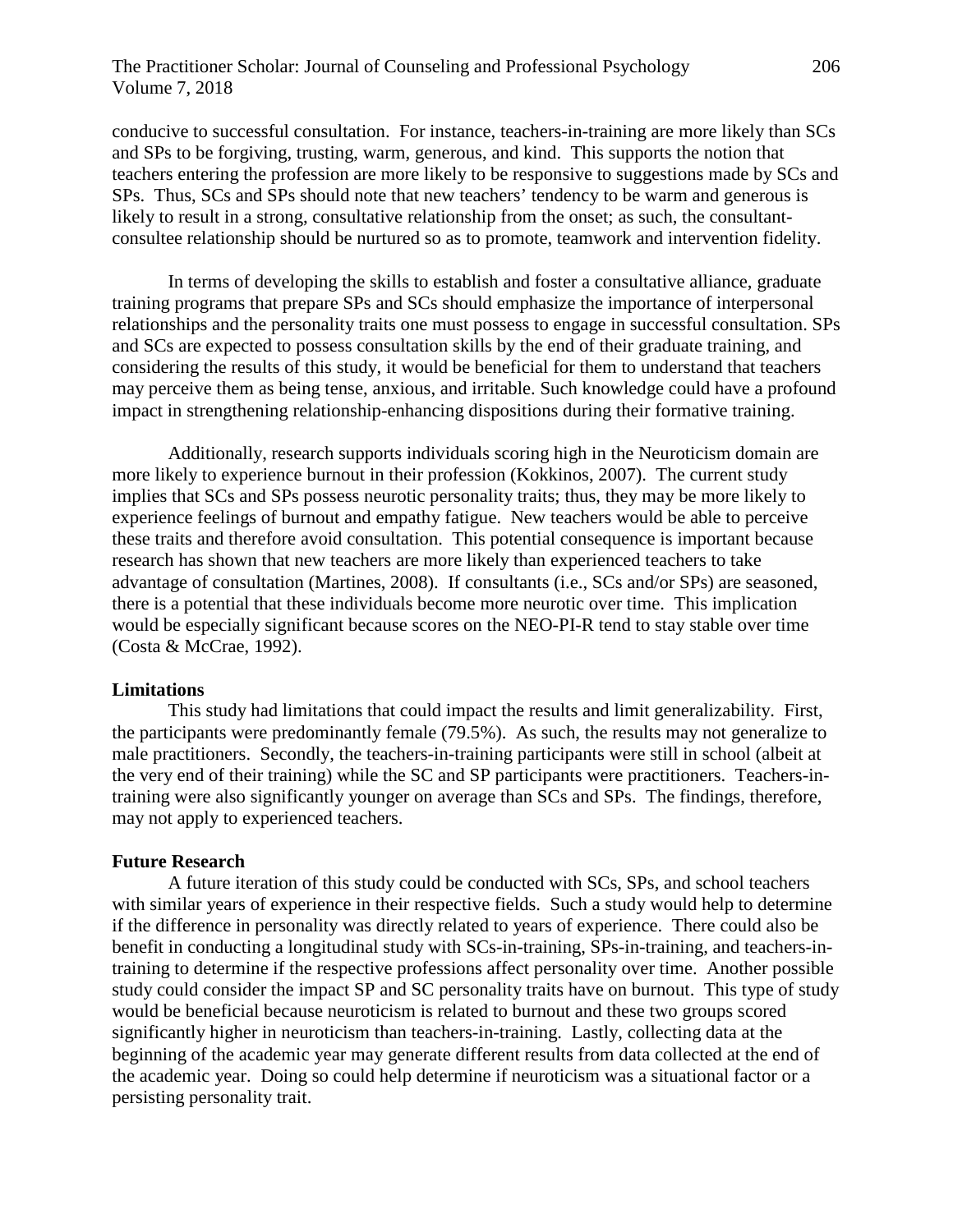## References

- American School Counselors Association (2014). *Careers/Roles*. Retrieved from <http://www.schoolcounselor.org/school-counselors-members/careers-roles>
- Beutler, L. E., Moleiro, C. M., & Talebi, H. (2002). Resistance. In J. C. Norcross (Ed.), *Psychotherapy relationships that work: Therapist contributions and responsiveness to patients* (pp. 129-143). New York, NY: Oxford University Press.
- Bianco, S. D. (2010). Improving student outcomes: Data-driven instruction and fidelity of implementation in a response-to-intervention (RTI) model. *Teaching Exceptional Children Plus, 6*(5), 2-13.
- Bradley-Johnson, S., & Dean, V. J. (2000). Role change for school psychology: The challenge continues in the new millennium. *Psychology in the Schools, 37,* 1-5.
- Cicek, V. (2012). A review of the RTI process and how it is implemented in our public school system. *Sino US English Teaching, 9*(1), 846-855.
- Costa, P., & McRae, R (1992). *Revised NEO Personality Inventory.* Lutz, FL: Psychological Assessment Resources.
- Erchul, W. (2003). Communication and interpersonal process in consultation: Guest editor's comments. *Journal of Educational and Psychological Consultation*, *14*(2), 105-107.
- Feldman, E., & Kratochwill, T. (2003). Problem solving consultation in schools: Past, present, and future directions. *The Behavior Analyst Today, 4*(3), 48-58.
- Gonzalez, J. E., Nelson, J. R., Gutkin, T. B., & Shwery, C. S. (2004). Teacher resistance to school-based consultation with school psychologists: A survey of teacher perceptions. *Journal of Emotional and Behavioral Disorders*, *12*(1), 30-37.
- Gutkin, T. B., & Bossard, M. D. (1984). The impact of consultant, consultee, and organizational variables on teacher attitudes toward consultation services. *Journal of School Psychology*, *22*, 251-258.
- Individuals with Disabilities Education Improvement Act, 20 U.S.C. § 1400 (2004).
- Jensen, B., Sandoval-Hernández, A., Knoll, S., & Gonzalez, E. (2012). The experience of new teachers: Results from TALIS 2008. OECD Publishing. Retrieved from http://dx.doi.org/10.1787/9789264120952-en
- Kokkinos, C. M. (2007). Job stressors, personality, and burnout in primary school teachers. *The British Psychological Society*, *77*, 229-243.
- Kratochwill, T. (2010). Best practices in school-based problem-solving consultation: Applications in prevention and intervention systems. *Best Practices in School Psychology, 5*(105), 1673-1688.
- Martines, D. (2008). *Multicultural school psychology competences: A practical guide*. Thousand Oaks, CA: Sage.